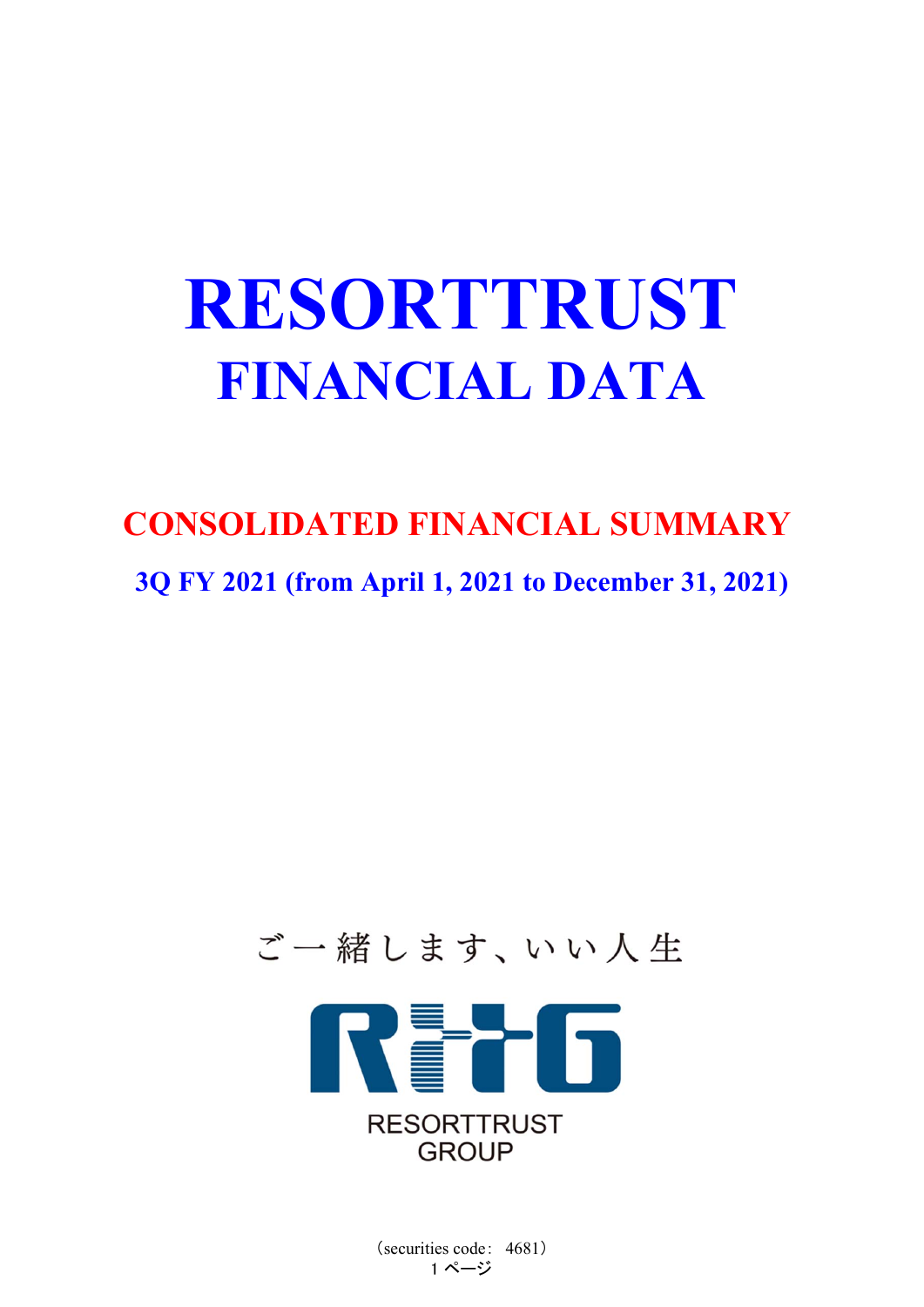## **CONSOLIDATED FINANCIAL SUMMARY**

For the Second Quarter Ended Dec. 31, 2019,2020 and 2021

## **(Millions of yen)**

|                                                         | 3Q                |                   | Fiscal Year       |                  |                                   |
|---------------------------------------------------------|-------------------|-------------------|-------------------|------------------|-----------------------------------|
|                                                         | Apr.-Dec.<br>2019 | Apr.-Dec.<br>2020 | Apr.-Dec.<br>2021 | 2021/3<br>Result | 2022/3<br><b>Revision Targets</b> |
| Net sales                                               | 123,339           | 130,572           | 119,493           | 167,538          | 153,000                           |
| Operating income                                        | 11,035            | 15,350            | 8,859             | 14,707           | 8,000                             |
| Ordinary income                                         | 11,500            | 17,320            | 11,333            | 17,647           | 9,600                             |
| Net income (interim)                                    | 7,104             | 9,669             | 8,554             | (10,213)         | 7,000                             |
| Net assets                                              | 134,312           | 139,554           | 108,919           | 120,791          |                                   |
| Assets                                                  | 413,942           | 431,278           | 395,562           | 407,243          |                                   |
| Net income per share (yen)<br>(Primary)                 | 66.37             | 90.32             | 80.30             | (95.39)          |                                   |
| Net income per share (yen)<br>(Fully Diluted)           | 61.09             | 83.20             | <b>74.59</b>      |                  |                                   |
| Equity ratio (%)                                        | 31.2              | 31.2              | 26.2              | 28.4             |                                   |
| Return on assets $(%)$                                  |                   |                   |                   | 4.37             |                                   |
| Return on equity $(\% )$                                |                   |                   |                   | (8.39)           |                                   |
| Net cash provided by<br>(used in) operating activities  | 12,106            | 15,590            | 16,548            | 22,981           |                                   |
| Net cash provided by<br>(used in) investment activities | (8,251)           | (23, 175)         | 3,162             | (13,577)         |                                   |
| Net cash provided by<br>(used in) financing activities  | 1,468             | 31,777            | (44, 274)         | 22,012           |                                   |
| Cash and cash equivalents                               | 29,212            | 44,946            | 28,249            | 52,756           |                                   |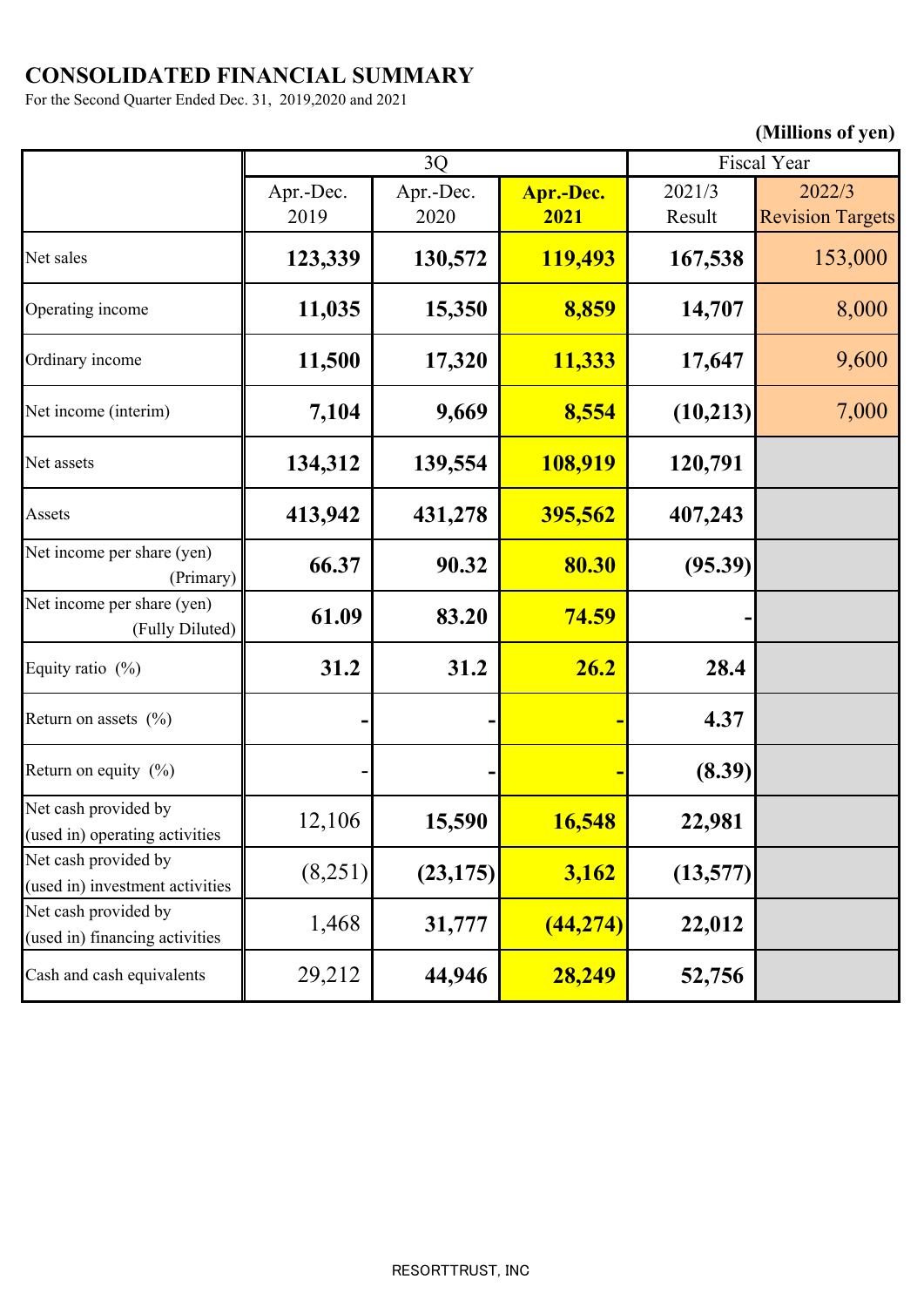#### **Business Results**

#### **Overview of 3Q The Fiscal Year 2021(Ending March 31, 2022)**

**1. Summary of Business Results**

| 1, Dummur y or Dusiness recsults |                        |                        | (Millions of Yen)   |
|----------------------------------|------------------------|------------------------|---------------------|
|                                  | 3Q FY2020<br>(Results) | 3Q FY2021<br>(Results) | Year-on-Year Change |
| Net sales                        | 130,572                | 119,493                | $(8.5\%)$           |
| Operating income                 | 15,350                 | 8,859                  | $(42.3\%)$          |
| Ordinary income                  | 17.320                 | 11.333                 | $(34.6\%)$          |
| Net income                       | 9,669                  | 8.554                  | (11.5%)             |

During the nine-month period ended December 31, 2021, after the state of emergency was issued once again due to the spread of COVID-19, the Japanese economy showed movements toward improvement in economic activities due to progress in vaccination, etc. However, the future outlook remains extremely uncertain, with no signs of when the outbreak will end as there are concerns over a further spread of COVID-19 due to emergence of new variants of the virus.

Factors regarding COVID-19 had large impacts on the Company Group's business operations during the nine months period ended December 31, 2021: attracting customers and occupancy rates were largely impacted in Hotel and Restaurant Operations due to the issuance of the state of emergency for the fourth time and restrictions, etc. associated with its extension, in addition to the issuance of the state of emergency for the third time and priority measures to prevent the spread of COVID-19 in Japan; intake of new occupants in senior residences slowed in Medical Operations.Thereafter, movements toward recovery were seen backed by progress in vaccination, etc. The intake of new occupants in senior residences nevertheless slowed in Medical Operations. As such, factors regarding COVID-19 continues to have large impacts on the Company Group's business operations as in the previous fiscal year. Meanwhile, in Membership Operations, sales of membership of SANCTUARY COURT TAKAYAMA, which began in June 2021, and sales of existing hotel memberships remained strong. Furthermore, with the importance of medical checks being recognized under the spread of COVID-19, sales of medical memberships were also strong. In line with these circumstances, the Group is further carrying out the "lifetime strategy" to provide richer and

happier time at safe and secure facilities by implementing measures against the 3Cs and providing information unique to the Group that fully leverage knowledge gained in Medical Operations.

As mentioned above, while membership sales remained strong, resulting in higher contract value than that in the previous year and targets, Hotel Operations remained in the severe climate. In addition, real estate revenue that had been deferred was recorded in a lump sum when the membership hotels opened in the same period of the previous year, but not in the current fiscal year. As a result, net sales were 119,493 million yen (down 8.5% yoy), operating income was 8,859 million yen (down 42.3% yoy), ordinary income was 11,333 million yen (down 34.6% yoy), and net income attributable to owners of parent was 8,554 million yen (down 11.5% yoy).

Due to the application of the Accounting Standard for Revenue Recognition, net sales for during the nine-month period ended December 31, 2021, decreased by 1,564 million yen, and operating income and ordinary income decreased by 1,666 million yen respectively. Performances by each business segment are described below.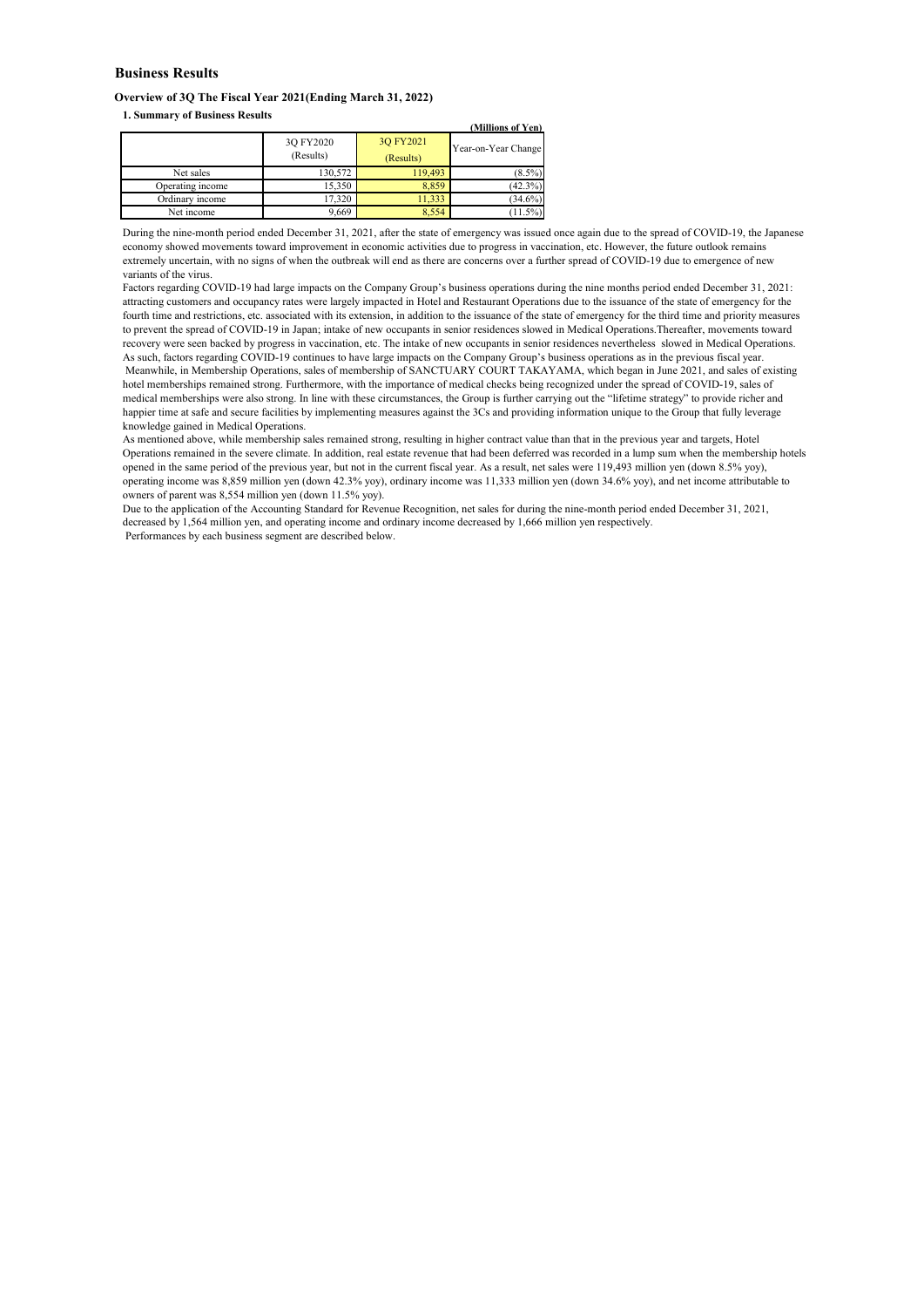#### **2. Summary of Business Segments**

| Membership Operations I |           |           | (Millions of Yen) |
|-------------------------|-----------|-----------|-------------------|
|                         | 3O FY2020 | 3O FY2021 | Year-on-Year      |
|                         | (Results) | (Results) | Change            |
| Net sales               | 55.219    | 31.355    | $(43.2\%)$        |
| Operating income        | 19.27.    | 9.638     | $(50.0\%)$        |

Membership Operation Segment recorded lower sales and lower income, as deferred real estate revenue was recorded in a lump sum when the membership hotels opened in the same period of the previous year, but not in the current fiscal year, while sales of membership of SANCTUARY COURT TAKAYAMA, which began in June 2021, and sales of existing hotel membership remained strong.As the Company Group has changed its accounting method for revenue recognition, net sales decreased by 487 million yen, and operating income decreased by 145 million yen, compared to those calculated by the previous method.

| [Hotel and Restaurant Operations] |           |           | (Millions of Yen) |
|-----------------------------------|-----------|-----------|-------------------|
|                                   | 3O FY2020 | 3O FY2021 | Year-on-Year      |
|                                   | (Results) | (Results) | Change            |
| Net sales                         | 45,710    | 56,018    | $+22.6%$          |
| Operating income                  | (2,650)   | 1.923     | $-1/2$            |

Hotel and Restaurant Operation Segment continued to face the severe climate, as the state of emergency and priority measures to prevent the spread of COVID-19 were issued, and restaurants were subject to shorter hours and restriction on the serving of alcoholic beverages, due to the spread of COVID-19. In addition, the number of foreign tourists visiting Japan and business travelers did not recovered, and the recovery in demand for domestic accommodation was limited. Thereafter, however, gradual movements toward improvement have been seen backed by progress in vaccination. Meanwhile, the Segment recorded higher sales and higher income, as the recognition of hotel operations assigning the highest priority to safe and secure operations has spread compared to the same period of the previous year. The change in accounting method for revenue recognition increased net sales by 435 million yen compared with the previous method, but had no impact on Segment income.

| [Medical Operations] | (Millions of Yen) |           |              |
|----------------------|-------------------|-----------|--------------|
|                      | 3Q FY2020         | 3O FY2021 | Year-on-Year |
|                      | (Results)         | (Results) | Change       |
| Net sales            | 29.128            | 31.593    | $+8.5%$      |
| Operating income     | 4.193             | 4.138     | $1.3\%)$     |

Medical Operation Segment recorded higher sales, as membership sales of "Grand HIMEDIC Club," a comprehensive medical support club, were steady with the rising recognition of the importance of medical checks under the spread of COVID-19. Annual fees, etc. also increased in line with the increased number of membership holders, and non-membership health check-ups were recovered, while sales activities to solicit senior residences were limited due to the spread of COVID-19. However, the lower income was recorded despite the higher sales, mainly because the sales related expenses were recognized in advance while the recognition of revenue from membership sales has been deferred.As the Company Group has changed its accounting method for revenue recognition, net sales decreased by 1,512 million yen, and operating income decreased by 1,521 million yen, compared to those calculated by the previous method.

| [Others]         | (Millions of Yen) |           |              |
|------------------|-------------------|-----------|--------------|
|                  | 3O FY2020         | 3O FY2021 | Year-on-Year |
|                  | (Results)         | (Results) | Change       |
| Net sales        | 513               | 526       | $+2.5%$      |
| Operating income | 429               | 556       | $+29.7%$     |

Others cover business segments that are not part of reportable segments and include real estate leasing, management of holiday homes, and other businesses. The Group's change in accounting method for revenue recognition had no impact on net sales and operating income compared to the previous method.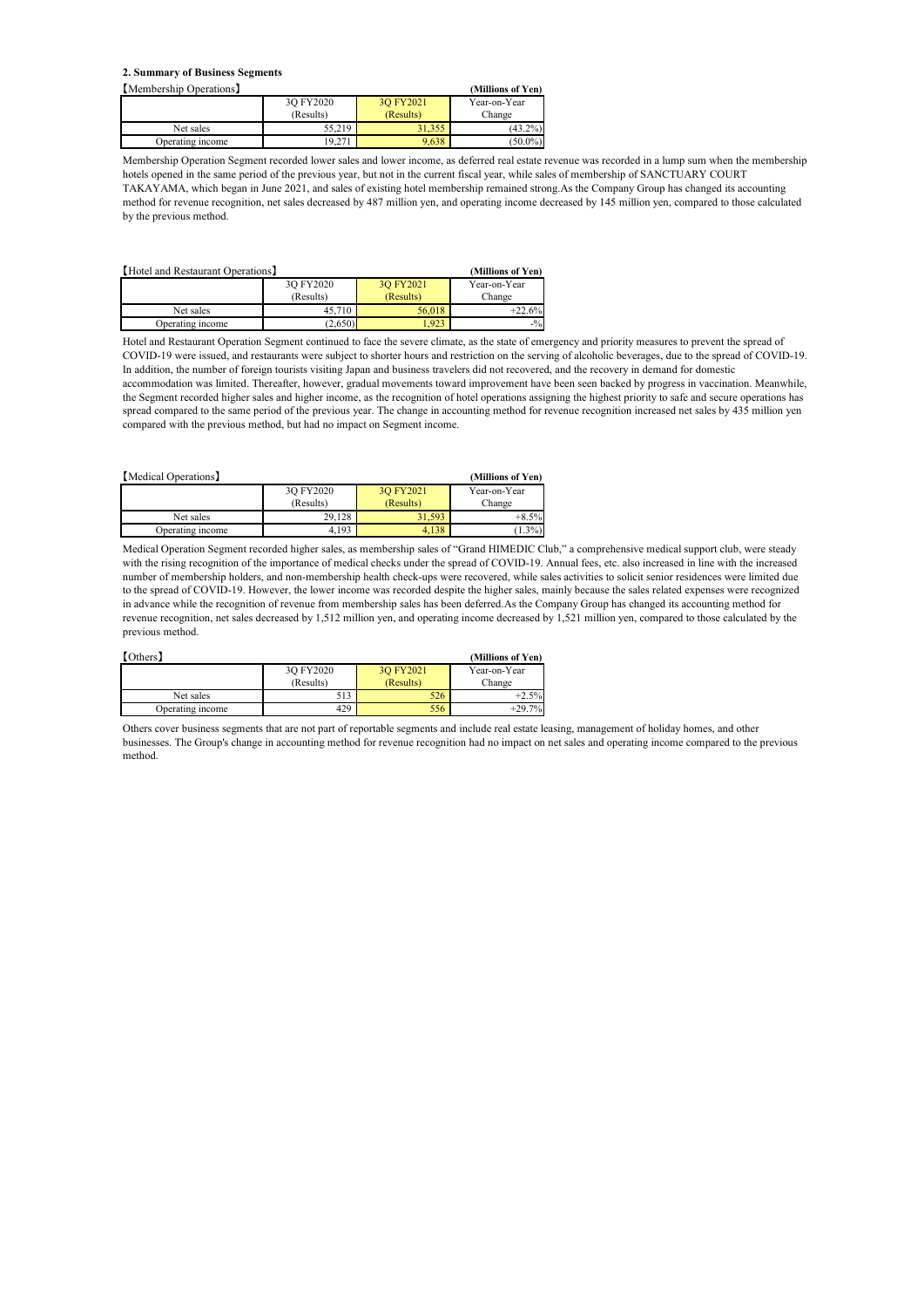#### **3**. **Outlook for the Fiscal Year 2021(Ending March 31, 2022)**

|                  | $\sim$    |                    |              |                   | (Millions of Yen)      |
|------------------|-----------|--------------------|--------------|-------------------|------------------------|
|                  | FY2020    | FY 2021            | Year-on-year | FY 2021           | Results vs.            |
|                  | (Results) | (Revision Targets) | Change       | (Initial Targets) | <b>Initial Targets</b> |
| Net sales        | 167,538   | 153,000            | $(8.7\%)$    | 158,200           | $(3.3\%)$              |
| Operating income | 14,707    | 8,000              | $(45.6\%)$   | 7,000             | $+14.3%$               |
| Ordinary income  | 17,647    | 9,600              | $(45.6\%)$   | 6,700             | $+43.3%$               |
| Net income       | (10,213)  | 7,000              | $+17.213$    | 4.700             | $+48.9%$               |

In view of the most recent business performance, the financial results forecast has been revised. Compared to the assumption at the beginning of the period, sales of hotel membership and medical membership remained strong while hotel and restaurant operations were limited due to the issuance of the state of emergency, etc. and recording of non-operating income including subsidy is expected. Reflecting the above, the Company Group has made upward revisions to each of its income.(November 10,2021)

Regarding the future economic climate of Japan, with the promotion of government-led initiatives to prevent a further spread of COVID-19 infections, economic activities have resumed, and many industries have started to return to normal. On the other hand, the severe climate is expected to continue in the tourism, food and beverage service, and entertainment industries. In addition, with concerns over a further spread of new variants of COVID-19, the future outlook remains extremely uncertain.

Under these circumstances, for the full-year forecast, in the previous fiscal year, deferred real estate income was recorded in a lump sum when YOKOHAMA BAYCOURT CLUB and THE KAHALA HOTEL & RESORT YOKOHAMA opened in September 2020. In the current fiscal year, In the current fiscal year, however, we began selling membership rights for SANCTUARY COURT TAKAYAMA, the first in the new SANCTUARY COURT series of membership hotels, in June 2021. The recognition of revenue from the real estate portion of those memberships will be deferred until the opening of the hotel, and in the nonmembership hotel business, business travel and inbound demand will not return.

Therefore, the Company Group forecasts net sales will decrease 8.7% year-on-year to 153,000 million yen, operating income will decrease 45.6% year-on-year to 8,000 million yen, ordinary income will decrease 45.6% year-on-year to 9,600 million yen. Net loss attributable to owners of parent from the previous year will be eliminated, and the Company Group forecasts net income attributable to owners of parent of 7,000 million yen (year-on-year increase of 17,213 million yen). As for the dividend forecast, we plan to pay a year-end dividend of 15 yen (forecast), and together with the interim dividend of 15 yen, we expect to pay an annual dividend of 30 yen (forecast), which is the same amount as the previous year's dividend amount.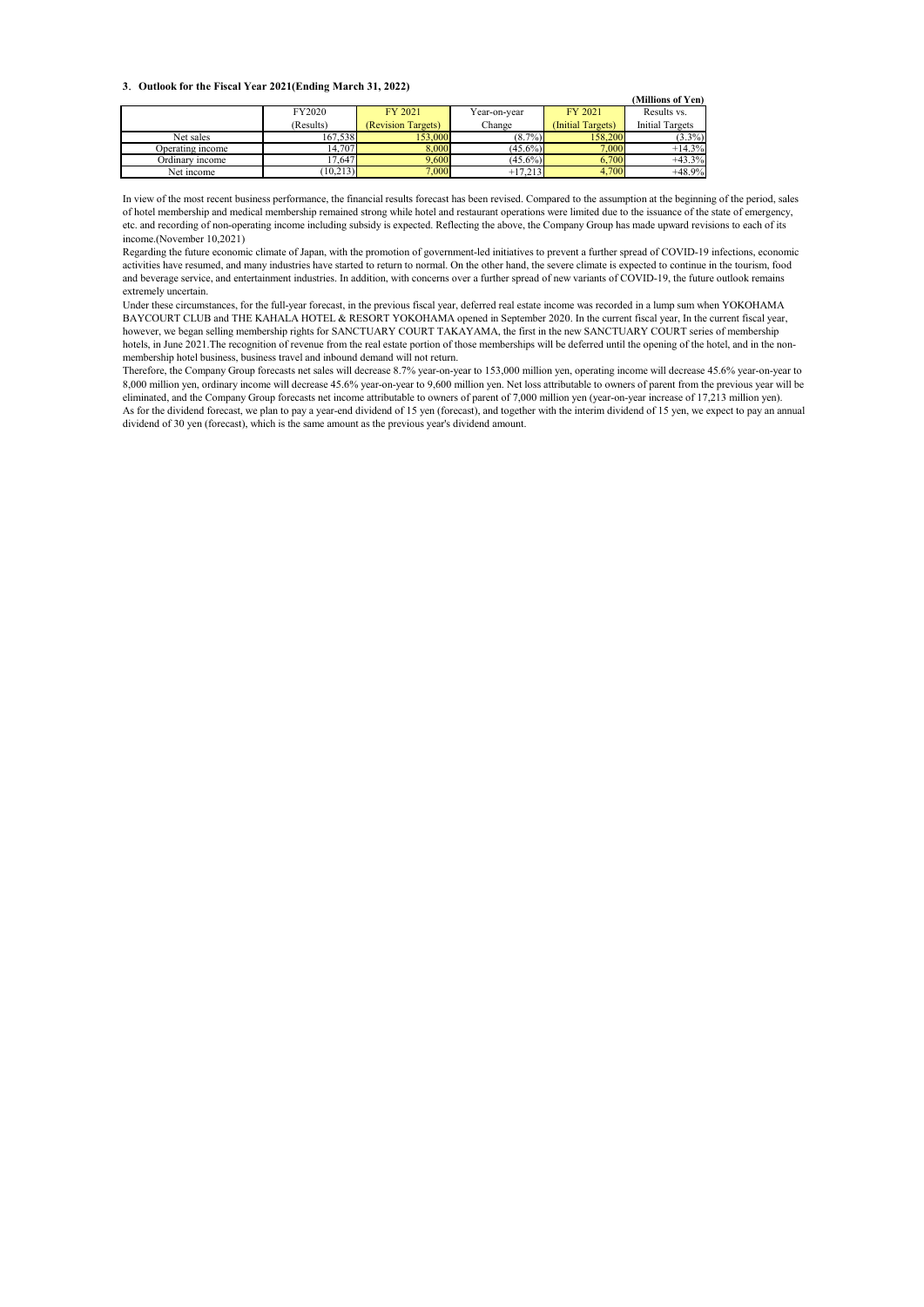### **Consolidated Financial Statements**

(1) Consolidated Balance Sheets

(Millions of yen)

|                                                            | FY 2020<br>(as of Mar. 31, 2021) | 3Q FY 2021<br>(as of Dec.30, 2021) |
|------------------------------------------------------------|----------------------------------|------------------------------------|
| Assets                                                     |                                  |                                    |
| <b>Current</b> assets                                      |                                  |                                    |
| Cash and deposits                                          | 48,367                           | 27,826                             |
| Notes and accounts receivable                              | 9,032                            |                                    |
| Notes and accounts receivable - trade, and contract assets |                                  | 10,337                             |
| Accounts receivable - installment                          |                                  | 25,765                             |
| Operating loans                                            | 58,268                           | 48,101                             |
| Securities                                                 | 10,695                           | 3,100                              |
| Merchandise                                                | 971                              | 991                                |
| Real estate for sale                                       | 15,668                           | 7,983                              |
| Raw materials and supplies                                 | 1,202                            | 1,687                              |
| Real estate for sale in process                            | 3,685                            | 7,322                              |
| Other                                                      | 5,987                            | 6,457                              |
| Allowance for doubtful accounts                            | (1,022)                          | (870)                              |
| Total current assets                                       | 152,856                          | 138,704                            |
| Non-current assets                                         |                                  |                                    |
| Property, plant and equipment                              |                                  |                                    |
| Buildings and structures, net                              | 103,936                          | 104,291                            |
| Machinery, equipment and vehicles, net<br>Golf courses     | 2,242                            | 1,986                              |
| Land                                                       | 7,635                            | 7,635                              |
|                                                            | 48,580                           | 48,812                             |
| Leased assets, net                                         | 7,573<br>2,306                   | 7,001<br>4,076                     |
| Construction in progress<br>Other, net                     | 4,091                            | 3,475                              |
| Total property, plant and equipment                        | 176,366                          | 177,278                            |
| Intangible assets                                          |                                  |                                    |
| Goodwill                                                   | 2,511                            | 2,066                              |
| Software                                                   | 4,153                            | 4,038                              |
| Other                                                      | 2,554                            | 1,956                              |
| Total intangible assets                                    | 9,218                            | 8,062                              |
| Investments and other assets                               |                                  |                                    |
| Investment securities                                      | 29,867                           | 27,145                             |
| Shares of subsidiaries and associates                      | 1,323                            | 1,327                              |
| Long-term loans receivable                                 | 6,052                            | 5,874                              |
| Retirement benefit asset                                   | 188                              | 133                                |
| Deferred tax assets                                        | 11,551                           | 17,708                             |
| Other                                                      | 20,288                           | 19,812                             |
| Allowance for doubtful accounts                            | (470)                            | (485)                              |
| Total investments and other assets                         | 68,801                           | 71,517                             |
| Total non-current assets                                   | 254,386                          | 256,858                            |
| Total assets                                               | 407,243                          | 395,562                            |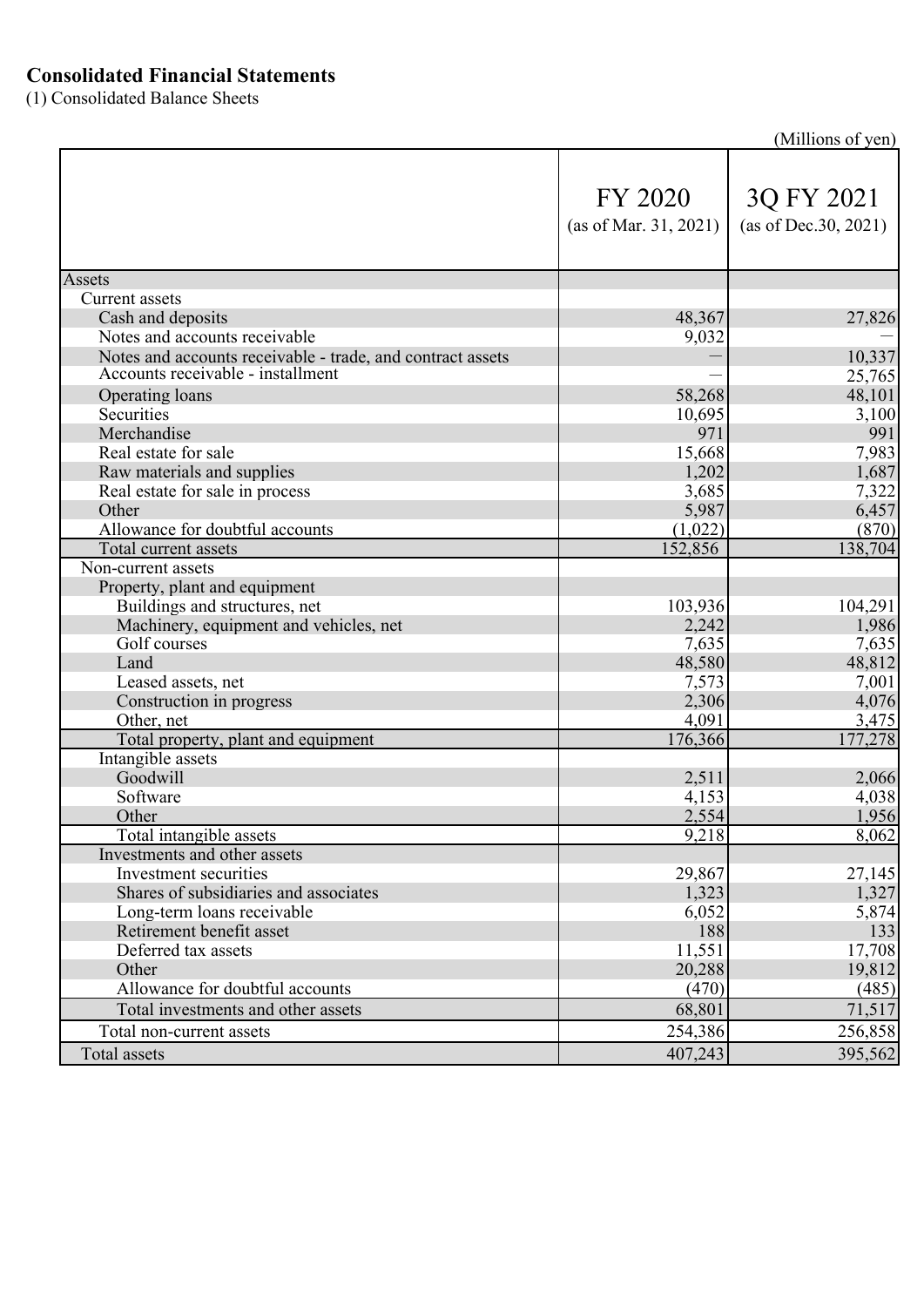|                                                             |                                  | (Millions of yen)                  |
|-------------------------------------------------------------|----------------------------------|------------------------------------|
|                                                             | FY 2020<br>(as of Mar. 31, 2021) | 3Q FY 2021<br>(as of Dec.31, 2021) |
| Liabilities                                                 |                                  |                                    |
| <b>Current liabilities</b>                                  |                                  |                                    |
| Notes and accounts payable - trade                          | 1,335                            | 1,895                              |
| Short-term loans payable                                    | 2,125                            | 11,690                             |
| Current portion of long-term borrowings                     | 19,954                           | 17,068                             |
| Current portion of bonds payable                            | 150                              | 150                                |
| Current portion of bonds with subscription rights to shares | 29,728                           |                                    |
| Lease obligations                                           | 1,164                            | 1,156                              |
| Accounts payable - other                                    | 7,924                            | 8,101                              |
| Income taxes payable                                        | 5,726                            | 1,260                              |
| Accrued consumption taxes                                   | 2,153                            | 2,628                              |
| Advances received                                           | 3,548                            | 59,053                             |
| Unearned revenue                                            | 18,103                           | 19,029                             |
| Provision for loss on guarantees                            | 40                               | 36                                 |
| Provision for point card certificates                       | 1,297                            | 540                                |
| Other                                                       | 7,522                            | 8,944                              |
| Total current liabilities                                   | 100,777                          | 131,555                            |
| Non-current liabilities                                     |                                  |                                    |
| Bonds payable                                               | 150                              | 75                                 |
| Long-term borrowings                                        | 44,004                           | 27,667                             |
| Lease obligations                                           | 12,435                           | 11,676                             |
| Deferred tax liabilities                                    | 671                              | 396                                |
| Provision for retirement benefits for directors             | 2,156                            |                                    |
| Provision for stocks payment                                | 2,014                            | 381                                |
| Retirement benefit liability                                | 2,453                            | 2,580                              |
| Long-term guarantee deposits                                | 30,796                           | 30,245                             |
| Amortizable long-term guarantee deposits received           | 73,153                           | 76,964                             |
| Other<br>Total non-current liabilities                      | 17,837                           | 5,100                              |
| <b>Total liabilities</b>                                    | 185,673<br>286,451               | 155,087<br>286,642                 |
| Net assets                                                  |                                  |                                    |
| Shareholders' equity                                        |                                  |                                    |
| Share capital                                               | 19,590                           | 19,590                             |
| Capital surplus                                             | 21,701                           | 21,495                             |
| Retained earnings                                           | 74,612                           | 63,299                             |
| Treasury shares                                             | (1787)                           | (3,513)                            |
| Total shareholders' equity                                  | 114,116                          | 100,871                            |
| Accumulated other comprehensive income                      |                                  |                                    |
| Valuation difference on available-for-sale securities       | 1,801                            | 1,993                              |
| Foreign currency translation adjustment                     | (443)                            | 606                                |
| Remeasurements of defined benefit plans                     | 104                              | 91                                 |
| Total accumulated other comprehensive income                | 1,462                            | 2,691                              |
| Share acquisition rights                                    | 313                              | 313                                |
| Non-controlling interests                                   | 4,898                            | 5,042                              |
| Total net assets                                            | 120,791                          | 108,919                            |
| Total liabilities and net assets                            | 407,243                          | 395,562                            |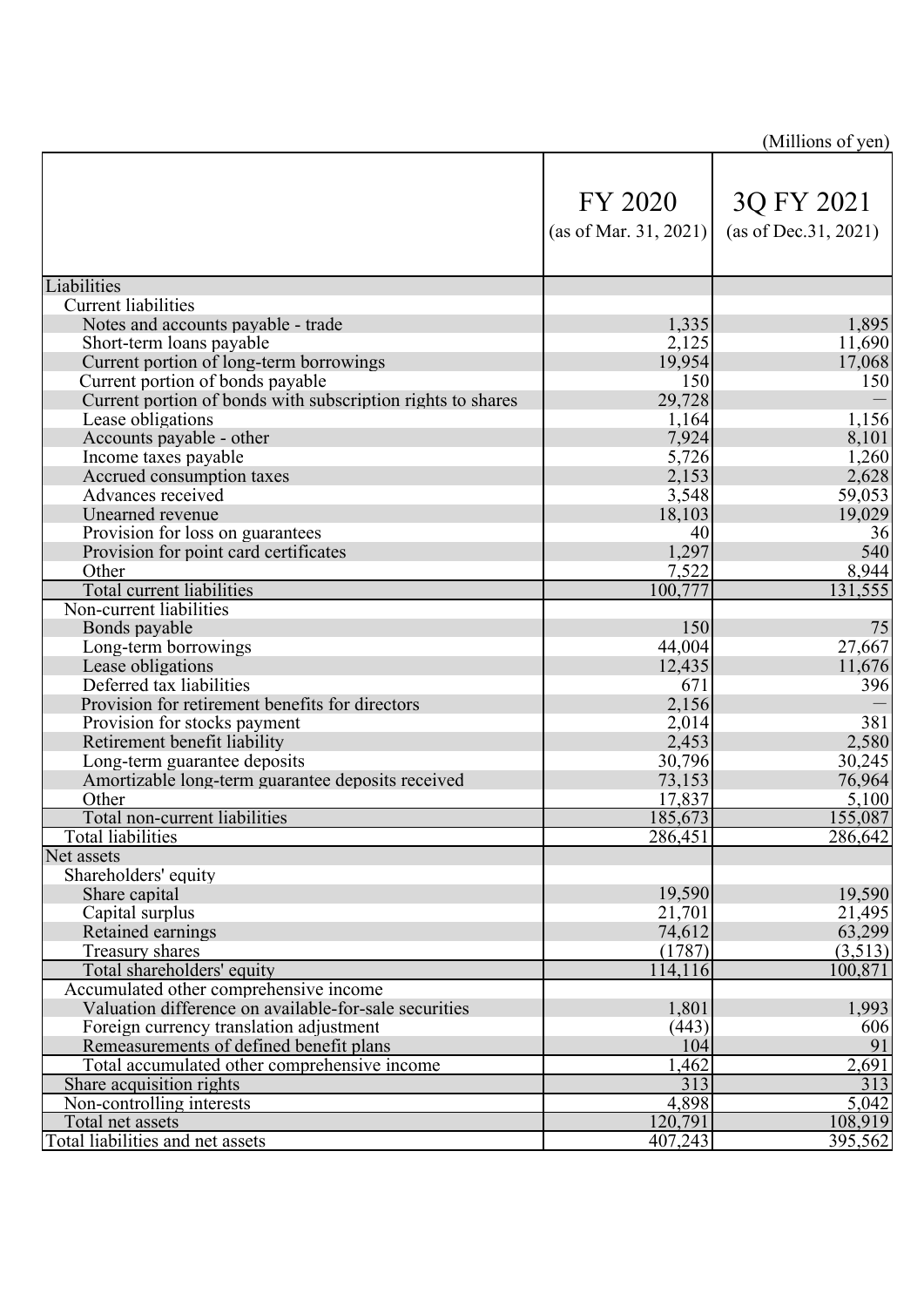### (2) Consolidated Statements of Income and Comprehensive Income

[Consolidated Statements of Income]

### (Millions of yen)

|                                                                      | 3Q FY 2020<br>(Apr. 1, 2020)<br>$-$ Dec.31, 2020) | 3Q FY 2021<br>(Apr. 1, 2021<br>$-$ Dec. 31, 2021) |
|----------------------------------------------------------------------|---------------------------------------------------|---------------------------------------------------|
| Net sales                                                            | 130,572                                           | 119,493                                           |
| Cost of sales                                                        | 31,492                                            | 16,506                                            |
| profit                                                               | 99,080                                            | 102,987                                           |
| Selling, general and administrative expenses                         |                                                   |                                                   |
| Salaries and bonuses                                                 | 32,665                                            | 37,363                                            |
| Provision for retirement benefits for directors (and other officers) | 50                                                | 18                                                |
| Repair and maintenance expenses                                      | 2,248                                             | 2,907                                             |
| Provision of allowance for doubtful accounts                         | 85                                                | 50                                                |
| Utilities expenses                                                   | 3,445                                             | 4,376                                             |
| Depreciation                                                         | 6,835                                             | 7,031                                             |
| Other                                                                | 38,397                                            | 42,380                                            |
| Total selling, general and administrative expenses                   | 83,729                                            | 94,128                                            |
| Operating income                                                     | 15,350                                            | 8,859                                             |
| Non-operating income                                                 |                                                   |                                                   |
| Interest income                                                      | 792                                               | 663                                               |
| Dividend income                                                      | 60                                                | 61                                                |
| Share of profit of entities accounted for using equity method        |                                                   | 24                                                |
| Reversal of allowance for doubtful accounts                          | 141                                               | 10                                                |
| Reversal of provision for loss on guarantees                         |                                                   | $\overline{4}$                                    |
| Foreign exchange gain                                                |                                                   | $\overline{3}$                                    |
| Subsidy income                                                       | 1,664                                             | 2,265                                             |
| Other                                                                | 194                                               | 203                                               |
| Total non-operating income                                           | 2,855                                             | 3,236                                             |
| Non-operating expenses                                               |                                                   |                                                   |
| Interest expenses paid on loans and bonds                            | 335                                               | 267                                               |
| Share of loss of entities accounted for using equity method          | 37                                                |                                                   |
| Nondeductible consumption tax                                        | 315                                               | 345                                               |
| Foreign exchange losses                                              | 34                                                |                                                   |
| Other                                                                | 163                                               | 148                                               |
| Total non-operating expenses                                         | 885                                               | $\overline{761}$                                  |
| Ordinary income                                                      | 17,320                                            | 11,333                                            |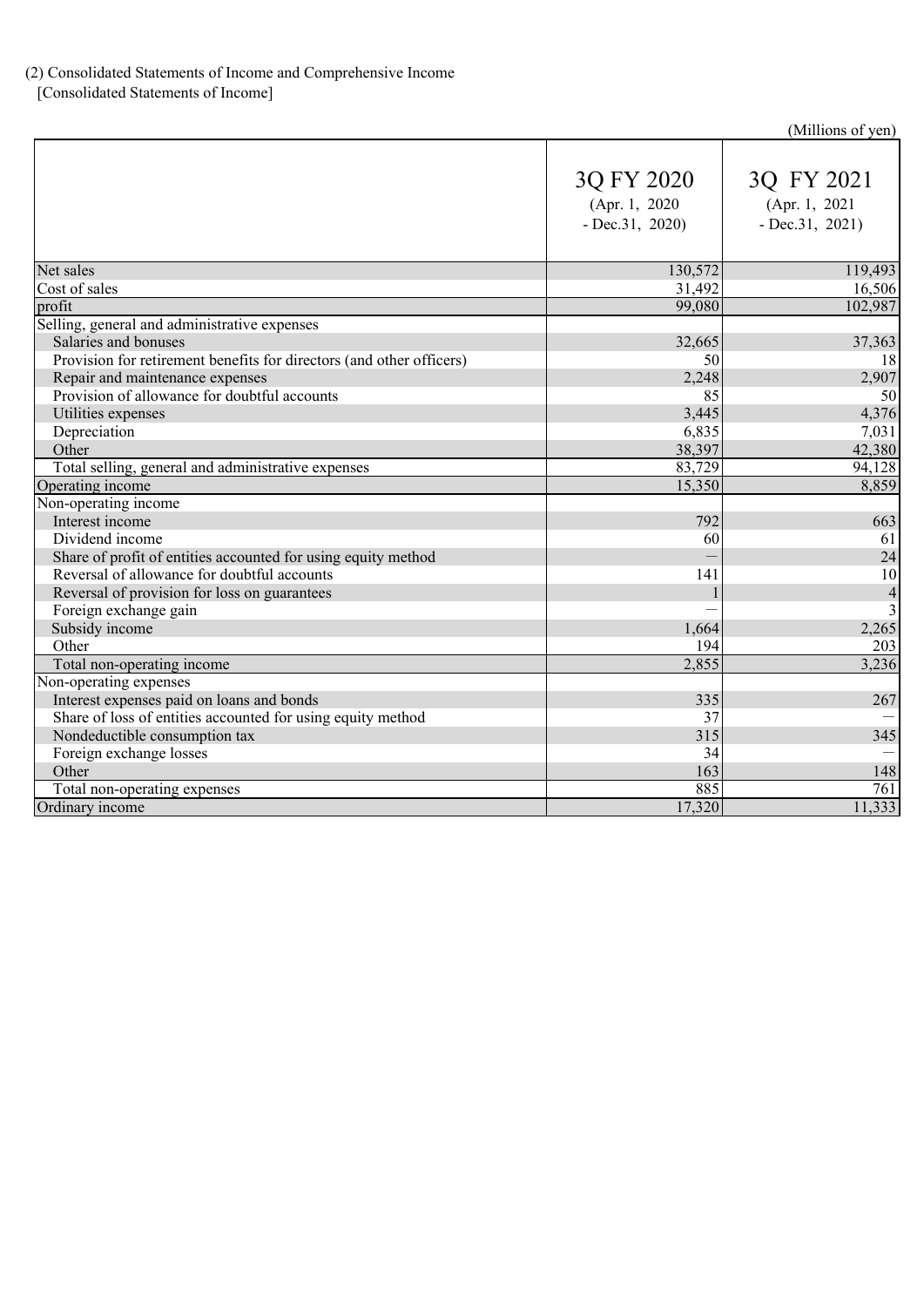|                                                             | 3Q FY 2020<br>(Apr. 1, 2020)<br>$-$ Dec.31, 2020) | 3Q FY 2021<br>(Apr. 1, 2021<br>$-$ Dec. 31, 2021) |
|-------------------------------------------------------------|---------------------------------------------------|---------------------------------------------------|
| Extraordinary income                                        |                                                   |                                                   |
| Gain on sales of non-current assets                         |                                                   | 224                                               |
| Gain on sale of shares of subsidiaries and associates       | $\overline{0}$                                    | 14                                                |
| Subsidy income                                              | 1,497                                             | 6                                                 |
| Reversal of allowance for provision for stocks payment      |                                                   | 1,628                                             |
| Total extraordinary income                                  | 1,499                                             | 1,873                                             |
| <b>Extraordinary losses</b>                                 |                                                   |                                                   |
| Loss on sale of non-current assets                          | $\theta$                                          | 28                                                |
| Loss on retirement of non-current assets                    | 24                                                | 32                                                |
| Impairment loss                                             | 50                                                |                                                   |
| Loss due to new Coronavirus infection                       | 3,553                                             | 9                                                 |
| Other                                                       | 228                                               |                                                   |
| Total extraordinary losses                                  | 3,856                                             | 72                                                |
| Profit before income taxes                                  | 14,964                                            | 13,134                                            |
| Income taxes - current                                      | 5,670                                             | 3,733                                             |
| Income taxes - deferred                                     | (388)                                             | 677                                               |
| Total income taxes                                          | 5,281                                             | 4,411                                             |
| Net income                                                  | 9,682                                             | 8,723                                             |
| Net income (loss) attributable to non-controlling interests | 12                                                | 169                                               |
| Net income attributable to owners of parent                 | 9,669                                             | 8,554                                             |

#### [Consolidated Statements of Comprehensive Income]

(Millions of yen) Net income 9,682 8,723 Other comprehensive income Valuation difference on available-for-sale securities 1,175 1,175 1 Foreign currency translation adjustment (842) 1,049 Remeasurements of defined benefit plans, net of tax  $101$  (12) (12) Total other comprehensive income 433 1,229 Comprehensive income 9,952 Comprehensive income attributable to Comprehensive income attributable to owners of parent 10,103 9,783 Comprehensive income attributable to non-controlling interests 13 169 3Q FY 2020 (Apr. 1, 2020 - Dec.31, 2020) 3Q FY 2021 (Apr. 1, 2021 - Dec.31, 2021)